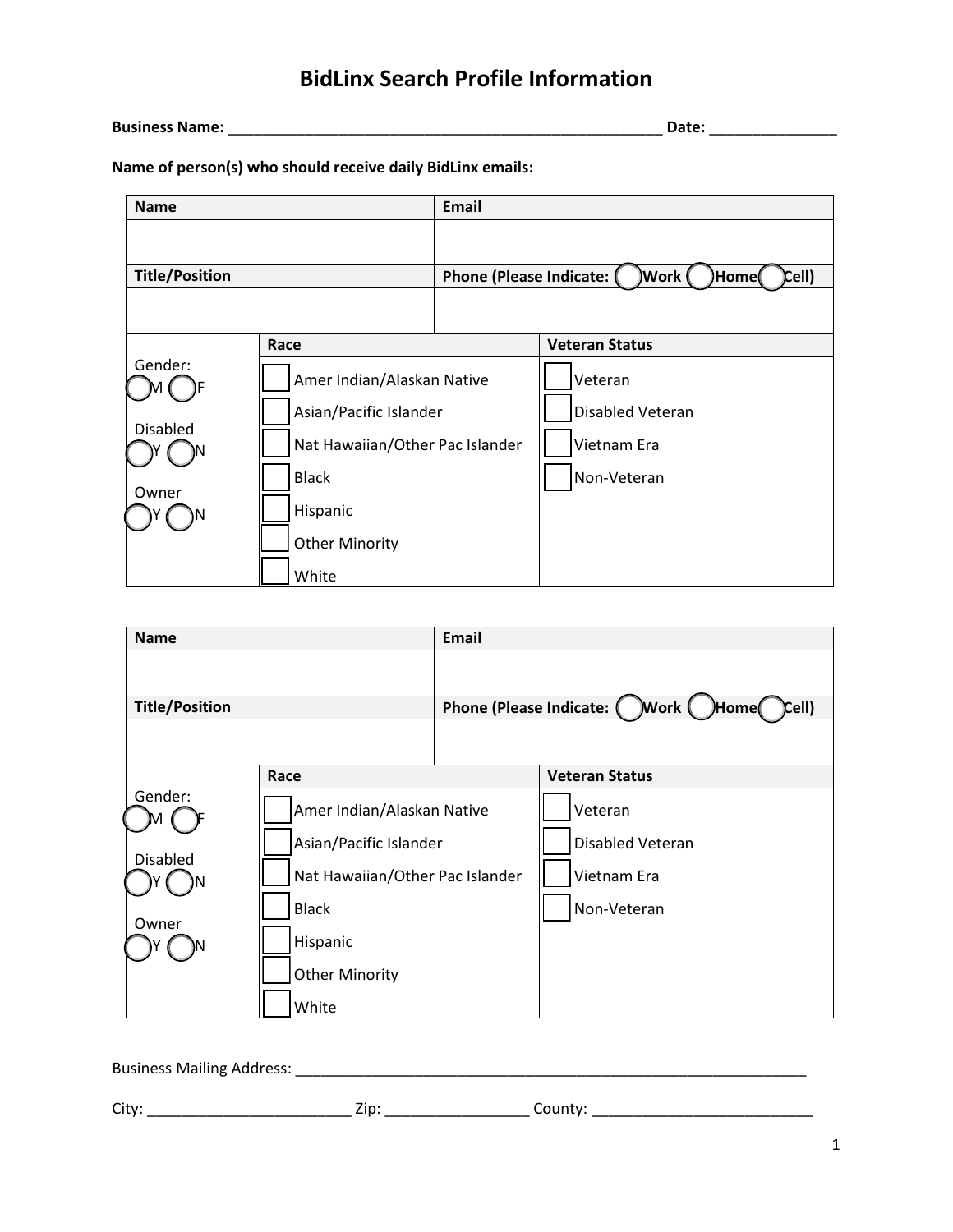**Type of Business:**

| Retail                                                                                                                                         | <b>Surplus Dealer</b>          | Wholesale                      |  |  |  |  |
|------------------------------------------------------------------------------------------------------------------------------------------------|--------------------------------|--------------------------------|--|--|--|--|
| <b>Reg Dealer</b>                                                                                                                              | Construction                   | R&D                            |  |  |  |  |
| Service                                                                                                                                        | Manufacturing or<br>Producer   |                                |  |  |  |  |
| <b>Organization Type:</b>                                                                                                                      |                                |                                |  |  |  |  |
| Sole Proprietor                                                                                                                                | Corporation                    | Limited Liability              |  |  |  |  |
| Partnership                                                                                                                                    | S-Corp                         | Non Profit                     |  |  |  |  |
| Does your business qualify as (please check all that apply):                                                                                   |                                |                                |  |  |  |  |
| Certified WOSB<br>(federal)                                                                                                                    | <b>Certified MWBE</b><br>(NYS) | Certified SDVOSB<br>(state)    |  |  |  |  |
| <b>Certified EDWOSB</b><br>(federal)                                                                                                           | Certified DBE (DOT)            | Certified HUBZone              |  |  |  |  |
| Certified WBE (NYS)                                                                                                                            | 8(a) Certified Firm            | Veteran Owned                  |  |  |  |  |
| Certified MBE (NYS)                                                                                                                            | Certified SDVOSB<br>(federal)  | <b>Minority Owned</b>          |  |  |  |  |
| Woman Owned                                                                                                                                    |                                |                                |  |  |  |  |
| Which types of bids are you interested in receiving?                                                                                           |                                |                                |  |  |  |  |
| Federal                                                                                                                                        | Military                       | State & Local<br>International |  |  |  |  |
| <b>Geographic restrictions:</b><br>In which state(s) do you provide your SERVICE(S)?<br>provide my service(s) in ALL states.                   |                                |                                |  |  |  |  |
|                                                                                                                                                |                                |                                |  |  |  |  |
| I provide my product(s) in ALL states.<br>In which state(s) do you provide your PRODUCT(S)?                                                    |                                |                                |  |  |  |  |
|                                                                                                                                                |                                |                                |  |  |  |  |
| What industry codes are associated with your business (e.g., NAICS, SIC, Federal Stock Class [FSC],<br>Product Service Code [PSC], NIGP, CSI)? |                                |                                |  |  |  |  |

**\_\_\_\_\_\_\_\_\_\_\_\_\_\_\_\_\_\_\_\_\_\_\_\_\_\_\_\_\_\_\_\_\_\_\_\_\_\_\_\_\_\_\_\_\_\_\_\_\_\_\_\_\_\_\_\_\_\_\_\_\_\_\_\_\_\_\_\_\_\_\_\_\_\_\_\_\_\_\_\_\_\_\_\_\_**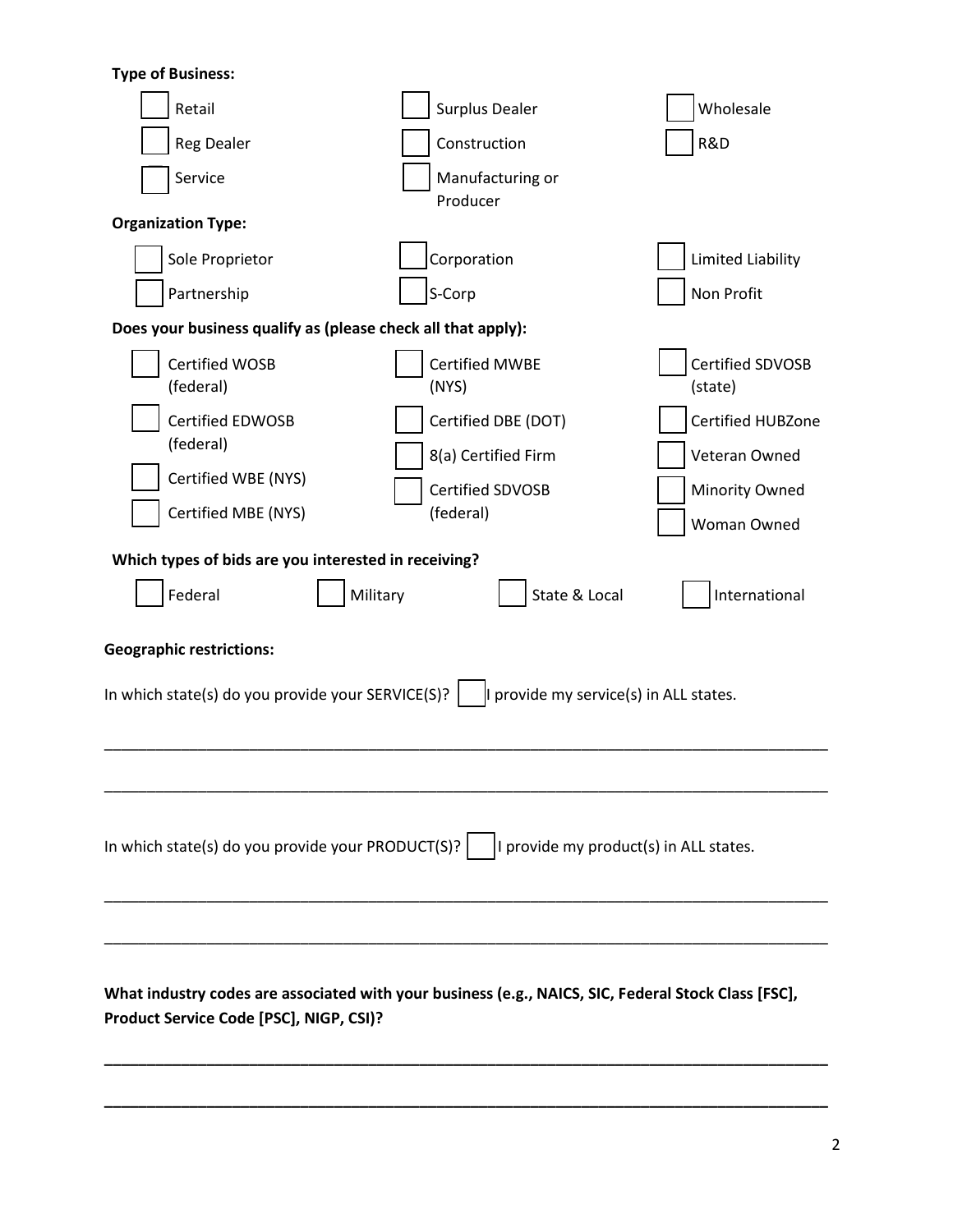## **Keywords:**

In the area below, give a brief description of products and/or services you provide. Please focus on those products and/or services that you are interested in selling to the government.

\_\_\_\_\_\_\_\_\_\_\_\_\_\_\_\_\_\_\_\_\_\_\_\_\_\_\_\_\_\_\_\_\_\_\_\_\_\_\_\_\_\_\_\_\_\_\_\_\_\_\_\_\_\_\_\_\_\_\_\_\_\_\_\_\_\_\_\_\_\_\_\_\_\_\_\_\_\_\_\_\_\_\_\_\_

\_\_\_\_\_\_\_\_\_\_\_\_\_\_\_\_\_\_\_\_\_\_\_\_\_\_\_\_\_\_\_\_\_\_\_\_\_\_\_\_\_\_\_\_\_\_\_\_\_\_\_\_\_\_\_\_\_\_\_\_\_\_\_\_\_\_\_\_\_\_\_\_\_\_\_\_\_\_\_\_\_\_\_\_\_

\_\_\_\_\_\_\_\_\_\_\_\_\_\_\_\_\_\_\_\_\_\_\_\_\_\_\_\_\_\_\_\_\_\_\_\_\_\_\_\_\_\_\_\_\_\_\_\_\_\_\_\_\_\_\_\_\_\_\_\_\_\_\_\_\_\_\_\_\_\_\_\_\_\_\_\_\_\_\_\_\_\_\_\_\_

**INCLUDES:** Please list any key words, phrases, acronyms, manufacturers names, part numbers, national

\_\_\_\_\_\_\_\_\_\_\_\_\_\_\_\_\_\_\_\_\_\_\_\_\_\_\_\_\_\_\_\_\_\_\_\_\_\_\_\_\_\_\_\_\_\_\_\_\_\_\_\_\_\_\_\_\_\_\_\_\_\_\_\_\_\_\_\_\_\_\_\_\_\_\_\_\_\_\_\_\_\_\_\_\_

\_\_\_\_\_\_\_\_\_\_\_\_\_\_\_\_\_\_\_\_\_\_\_\_\_\_\_\_\_\_\_\_\_\_\_\_\_\_\_\_\_\_\_\_\_\_\_\_\_\_\_\_\_\_\_\_\_\_\_\_\_\_\_\_\_\_\_\_\_\_\_\_\_\_\_\_\_\_\_\_\_\_\_\_\_

\_\_\_\_\_\_\_\_\_\_\_\_\_\_\_\_\_\_\_\_\_\_\_\_\_\_\_\_\_\_\_\_\_\_\_\_\_\_\_\_\_\_\_\_\_\_\_\_\_\_\_\_\_\_\_\_\_\_\_\_\_\_\_\_\_\_\_\_\_\_\_\_\_\_\_\_\_\_\_\_\_\_\_\_\_

\_\_\_\_\_\_\_\_\_\_\_\_\_\_\_\_\_\_\_\_\_\_\_\_\_\_\_\_\_\_\_\_\_\_\_\_\_\_\_\_\_\_\_\_\_\_\_\_\_\_\_\_\_\_\_\_\_\_\_\_\_\_\_\_\_\_\_\_\_\_\_\_\_\_\_\_\_\_\_\_\_\_\_\_\_

\_\_\_\_\_\_\_\_\_\_\_\_\_\_\_\_\_\_\_\_\_\_\_\_\_\_\_\_\_\_\_\_\_\_\_\_\_\_\_\_\_\_\_\_\_\_\_\_\_\_\_\_\_\_\_\_\_\_\_\_\_\_\_\_\_\_\_\_\_\_\_\_\_\_\_\_\_\_\_\_\_\_\_\_\_

stock numbers, etc. that you wish to INCLUDE in your searches.

**EXCLUDES:** Please list any words, phrases, acronyms, competitor's names, manufacturers names, part

\_\_\_\_\_\_\_\_\_\_\_\_\_\_\_\_\_\_\_\_\_\_\_\_\_\_\_\_\_\_\_\_\_\_\_\_\_\_\_\_\_\_\_\_\_\_\_\_\_\_\_\_\_\_\_\_\_\_\_\_\_\_\_\_\_\_\_\_\_\_\_\_\_\_\_\_\_\_\_\_\_\_\_\_\_

\_\_\_\_\_\_\_\_\_\_\_\_\_\_\_\_\_\_\_\_\_\_\_\_\_\_\_\_\_\_\_\_\_\_\_\_\_\_\_\_\_\_\_\_\_\_\_\_\_\_\_\_\_\_\_\_\_\_\_\_\_\_\_\_\_\_\_\_\_\_\_\_\_\_\_\_\_\_\_\_\_\_\_\_\_

\_\_\_\_\_\_\_\_\_\_\_\_\_\_\_\_\_\_\_\_\_\_\_\_\_\_\_\_\_\_\_\_\_\_\_\_\_\_\_\_\_\_\_\_\_\_\_\_\_\_\_\_\_\_\_\_\_\_\_\_\_\_\_\_\_\_\_\_\_\_\_\_\_\_\_\_\_\_\_\_\_\_\_\_\_

numbers, national stock numbers, etc. that you wish to EXCLUDE from your searches.